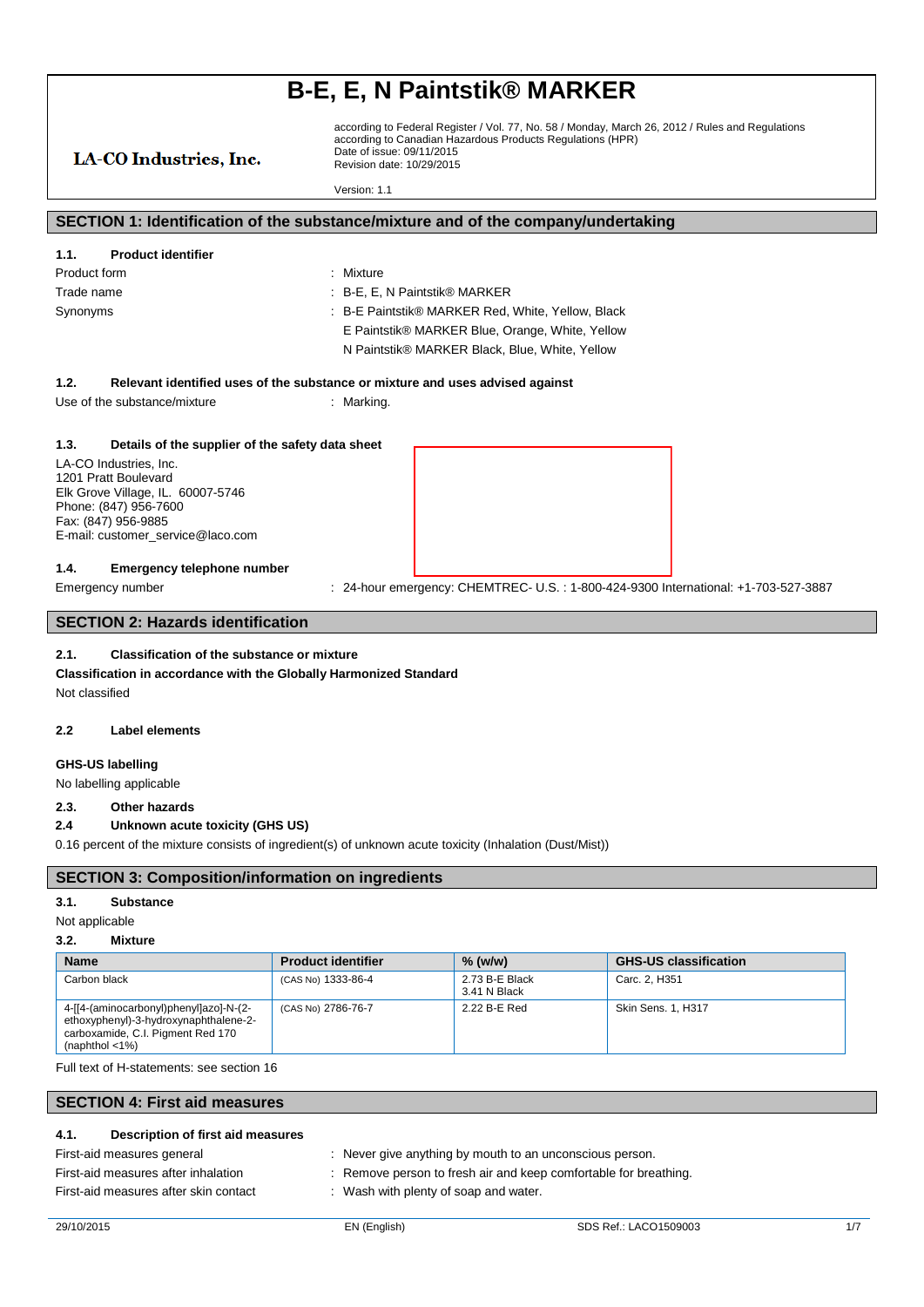## Safety Data Sheet

according to Federal Register / Vol. 77, No. 58 / Monday, March 26, 2012 / Rules and Regulations according to Canadian Hazardous Products Regulations (HPR)

| according to Odnagian nazaraogo i Toggoto Roggiationo (m. R)        |                                                                            |  |
|---------------------------------------------------------------------|----------------------------------------------------------------------------|--|
| First-aid measures after eye contact                                | : In case of contact, immediately flush eyes with plenty of water.         |  |
| First-aid measures after ingestion                                  | : Drink plenty of water.                                                   |  |
| Most important symptoms and effects, both acute and delayed<br>4.2. |                                                                            |  |
| Symptoms/injuries after inhalation                                  | : Inhalation of vapours may cause respiratory irritation.                  |  |
| Symptoms/injuries after eye contact                                 | Direct contact with the eyes is likely to be irritating.                   |  |
| Symptoms/injuries after ingestion                                   | Diarrhea. Nausea.<br>÷                                                     |  |
|                                                                     |                                                                            |  |
| 4.3.<br>No special procedures required.                             | Indication of any immediate medical attention and special treatment needed |  |
| <b>SECTION 5: Firefighting measures</b>                             |                                                                            |  |

| 5.2.<br>Special hazards arising from the substance or mixture |                                                                                                     |
|---------------------------------------------------------------|-----------------------------------------------------------------------------------------------------|
| Fire hazard                                                   | Burning produces irritating, toxic and noxious fumes.                                               |
| <b>Explosion hazard</b>                                       | : Product is not explosive.                                                                         |
| Reactivity                                                    | : No dangerous reactions known.                                                                     |
| 5.3.<br><b>Advice for firefighters</b>                        |                                                                                                     |
| Firefighting instructions                                     | Exercise caution when fighting any chemical fire.                                                   |
| Protection during firefighting                                | : Do not enter fire area without proper protective equipment, including respiratory protection. Use |

|  | self-contained breathing apparatus. |
|--|-------------------------------------|
|  |                                     |

## **SECTION 6: Accidental release measures**

#### **6.1. Personal precautions, protective equipment and emergency procedures**

| General measures                      | : Avoid creating or spreading dust.   |
|---------------------------------------|---------------------------------------|
| For non-emergency personnel<br>6.1.1. |                                       |
| Protective equipment                  | : Chemical goggles or safety glasses. |
| Emergency procedures                  | : Do not breathe dust.                |
| For emergency responders<br>6.1.2.    |                                       |
| Protective equipment                  | : Chemical goggles or safety glasses. |
| Emergency procedures                  | : Ventilate area.                     |
|                                       |                                       |

### **6.2. Environmental precautions**

Avoid release to the environment.

#### **6.3. Methods and material for containment and cleaning up**

| For containment         | : Sweep or shovel into suitable containers.                                                |
|-------------------------|--------------------------------------------------------------------------------------------|
| Methods for cleaning up | Sweep spilled substance into containers; if appropriate, moisten first to prevent dusting. |

## **6.4. Reference to other sections**

Section 7: safe handling. Section 8: personal protective equipment.

## **SECTION 7: Handling and storage**

## **7.1. Precautions for safe handling**

Precautions for safe handling : Avoid breathing dust, fume. Hygiene measures **interpretatal measures** : Wash hands and other exposed areas with mild soap and water before eating, drinking or smoking and when leaving work. **7.2. Conditions for safe storage, including any incompatibilities**

| Incompatible products         | : Strong acids. Strong bases. Strong oxidizers. |
|-------------------------------|-------------------------------------------------|
| Prohibitions on mixed storage | : Incompatible materials.                       |
| Storage area                  | : Store in dry, cool, well-ventilated area.     |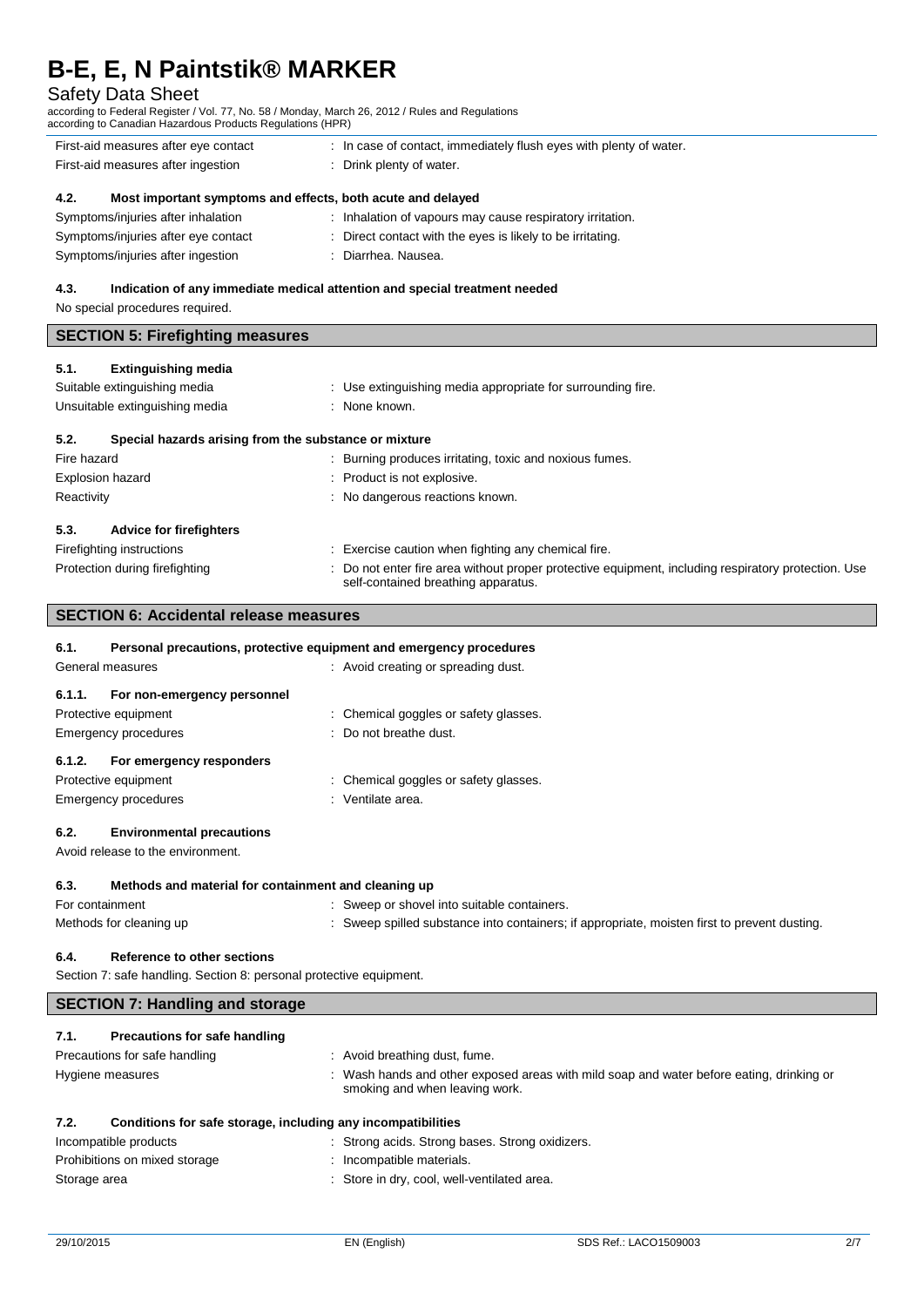Safety Data Sheet

according to Federal Register / Vol. 77, No. 58 / Monday, March 26, 2012 / Rules and Regulations according to Canadian Hazardous Products Regulations (HPR)

#### **7.3. Specific end use(s)**

Marking.

# **SECTION 8: Exposure controls/personal protection 8.1. Control parameters B-E, E, N Paintstik® MARKER** ACGIH Not applicable OSHA Not applicable **4-[[4-(aminocarbonyl)phenyl]azo]-N-(2-ethoxyphenyl)-3-hydroxynaphthalene-2-carboxamide, C.I. Pigment Red 170 (naphthol <1%) (2786-76-7)** ACGIH Not applicable OSHA Not applicable **Carbon black (1333-86-4)** ACGIH ACGIH TWA (mg/mª) 3.5 mg/m<sup>3</sup> ACGIH Remark (ACGIH) Bronchitis OSHA OSHA PEL (TWA) (mg/m<sup>3</sup>) 3.5 mg/m<sup>3</sup> Canada (Quebec) VEMP (mg/m<sup>3</sup>) VEMP (mg/m<sup>3</sup>) 10 mg/m<sup>3</sup> (Fibres de carbone et de graphite; Poussière totale) 5 mg/m³ (Fibres de carbone et de graphite; Poussière respirable)  $3.5$  mg/m<sup>3</sup> **8.2. Exposure controls**

| U.L.<br><b>LANUSULE CUITLING</b> |                                                                                                                                                          |
|----------------------------------|----------------------------------------------------------------------------------------------------------------------------------------------------------|
| Appropriate engineering controls | : Avoid dispersal of dust in the air (ie, clearing dust surfaces with compressed air). Eyewash<br>stations. Ensure good ventilation of the work station. |
| Personal protective equipment    | : Avoid all unnecessary exposure.                                                                                                                        |
| Hand protection                  | : None under normal use.                                                                                                                                 |
| Eye protection                   | : In case of dust production: protective goggles.                                                                                                        |
| Respiratory protection           | : In case of inadequate ventilation wear respiratory protection. Wear appropriate mask.                                                                  |
| Other information                | : Do not eat, drink or smoke when using this product.                                                                                                    |
|                                  |                                                                                                                                                          |

## **SECTION 9: Physical and chemical properties**

#### **9.1. Information on basic physical and chemical properties**

| Physical state                              | : Solid                       |                       |     |
|---------------------------------------------|-------------------------------|-----------------------|-----|
| Appearance                                  | : A solid crayon-like marker. |                       |     |
| Colour                                      | : Variable.                   |                       |     |
| Odour                                       | : Oily.                       |                       |     |
| Odour threshold                             | No data available             |                       |     |
| pH                                          | No data available             |                       |     |
| Relative evaporation rate (butyl acetate=1) | No data available             |                       |     |
| Melting point                               | No data available             |                       |     |
| Freezing point                              | No data available             |                       |     |
| Boiling point                               | No data available             |                       |     |
| Flash point                                 | No data available             |                       |     |
| Auto-ignition temperature                   | No data available             |                       |     |
| Decomposition temperature                   | No data available             |                       |     |
| Flammability (solid, gas)                   | No data available             |                       |     |
| Vapour pressure                             | No data available             |                       |     |
| Relative vapour density at 20 °C            | No data available             |                       |     |
| Relative density                            | No data available             |                       |     |
| Solubility                                  | : No data available           |                       |     |
| Log Pow                                     | No data available             |                       |     |
| Log Kow                                     | No data available             |                       |     |
| Viscosity, kinematic                        | No data available             |                       |     |
| Viscosity, dynamic                          | No data available             |                       |     |
| <b>Explosive properties</b>                 | No data available             |                       |     |
| 29/10/2015                                  | EN (English)                  | SDS Ref.: LACO1509003 | 3/7 |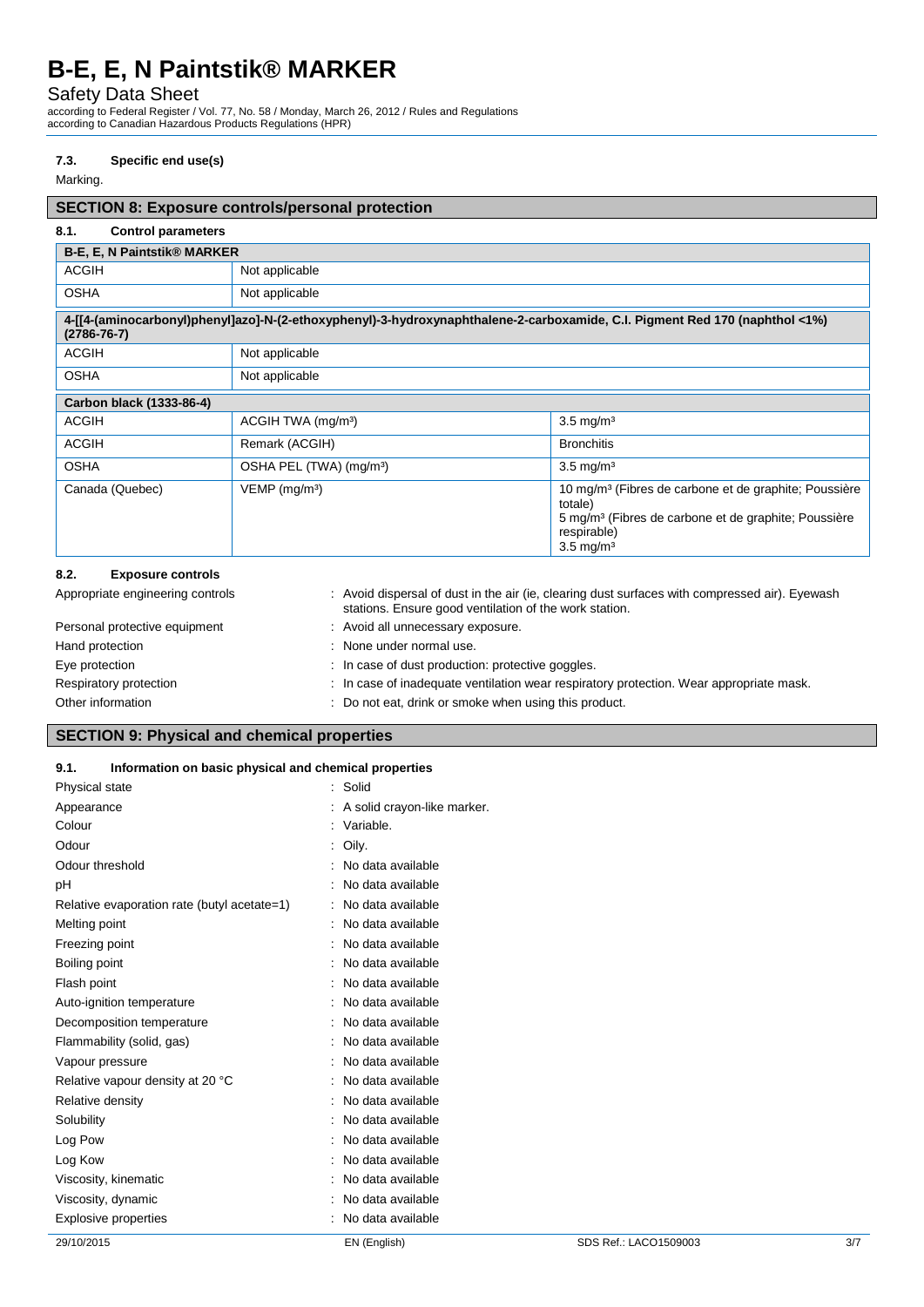# Safety Data Sheet

according to Federal Register / Vol. 77, No. 58 / Monday, March 26, 2012 / Rules and Regulations according to Canadian Hazardous Products Regulations (HPR)

| according to Canadian Hazardous Froducts Regulations (HFR) |                                                                                                                             |
|------------------------------------------------------------|-----------------------------------------------------------------------------------------------------------------------------|
| Oxidising properties                                       | : No data available                                                                                                         |
| <b>Explosive limits</b>                                    | : No data available                                                                                                         |
|                                                            |                                                                                                                             |
| 9.2.<br><b>Other information</b>                           |                                                                                                                             |
| VOC content                                                | $: 0 \%$                                                                                                                    |
| <b>SECTION 10: Stability and reactivity</b>                |                                                                                                                             |
| 10.1.<br>Reactivity                                        |                                                                                                                             |
| No dangerous reactions known.                              |                                                                                                                             |
| 10.2.<br><b>Chemical stability</b>                         |                                                                                                                             |
| Stable under normal conditions.                            |                                                                                                                             |
| 10.3.<br>Possibility of hazardous reactions                |                                                                                                                             |
| Hazardous polymerization will not occur.                   |                                                                                                                             |
| 10.4.<br><b>Conditions to avoid</b><br>None known.         |                                                                                                                             |
| 10.5.<br>Incompatible materials                            |                                                                                                                             |
| Strong acids. Strong bases. Strong oxidizers.              |                                                                                                                             |
| 10.6.<br><b>Hazardous decomposition products</b>           |                                                                                                                             |
|                                                            | Thermal decomposition generates : Carbon oxides (CO, CO2). Burning produces irritating, toxic and noxious fumes.            |
| <b>SECTION 11: Toxicological information</b>               |                                                                                                                             |
| 11.1.<br>Information on toxicological effects              |                                                                                                                             |
| <b>Acute toxicity</b>                                      | : Not classified                                                                                                            |
|                                                            |                                                                                                                             |
| $(2786 - 76 - 7)$                                          | 4-[[4-(aminocarbonyl)phenyl]azo]-N-(2-ethoxyphenyl)-3-hydroxynaphthalene-2-carboxamide, C.I. Pigment Red 170 (naphthol <1%) |
| LD50 oral rat                                              | > 15000 mg/kg                                                                                                               |
| LC50 inhalation rat (mg/l)                                 | > 1580 mg/m <sup>3</sup> 4 h                                                                                                |
| Carbon black (1333-86-4)                                   |                                                                                                                             |
| LD50 oral rat                                              | > 8000 mg/kg                                                                                                                |
| LC50 inhalation rat (mg/l)                                 | $> 4.6$ mg/m <sup>3</sup> 4 h                                                                                               |
| <b>Skin corrosion/irritation</b>                           | Not classified                                                                                                              |
| Serious eye damage/irritation                              | Not classified                                                                                                              |
| Respiratory or skin sensitisation                          | Not classified.                                                                                                             |
| Germ cell mutagenicity                                     | Not classified                                                                                                              |
| Carcinogenicity                                            | Not classified.                                                                                                             |
|                                                            |                                                                                                                             |
| Carbon black (1333-86-4)<br>IARC group                     | 2B - Possibly carcinogenic to humans, Inhalation of dust                                                                    |
| National Toxicology Program (NTP) Status                   | Not listed in carcinogenicity class                                                                                         |
| <b>Reproductive toxicity</b>                               | Not classified                                                                                                              |
| Specific target organ toxicity (single                     | Not classified                                                                                                              |
| exposure)                                                  |                                                                                                                             |
| Specific target organ toxicity (repeated<br>exposure)      | Not classified                                                                                                              |
| <b>Aspiration hazard</b>                                   | : Not classified                                                                                                            |
| Potential adverse human health effects and symptoms        |                                                                                                                             |
| Symptoms/injuries after inhalation                         | : Inhalation of vapours may cause respiratory irritation.                                                                   |
| Symptoms/injuries after eye contact                        | : Direct contact with the eyes is likely to be irritating.                                                                  |
| Symptoms/injuries after ingestion                          | Diarrhea. Nausea.                                                                                                           |
| Likely routes of exposure                                  | : Inhalation; Skin and eye contact                                                                                          |

## **SECTION 12: Ecological information**

## **12.1 Toxicity**

| $(2786 - 76 - 7)$ | 4%4-4{ 4-(aminocarbonyl)phenyl]azo]-N-(2-ethoxyphenyl)-3-hydroxynaphthalene-2-carboxamide, C.I. Pigment Red 170 (naphthol <1%) |
|-------------------|--------------------------------------------------------------------------------------------------------------------------------|
| LC50 fish 1       | > 500 mg/l 96 h                                                                                                                |
| EC50 Daphnia 1    | > 110 mg/l 48 h                                                                                                                |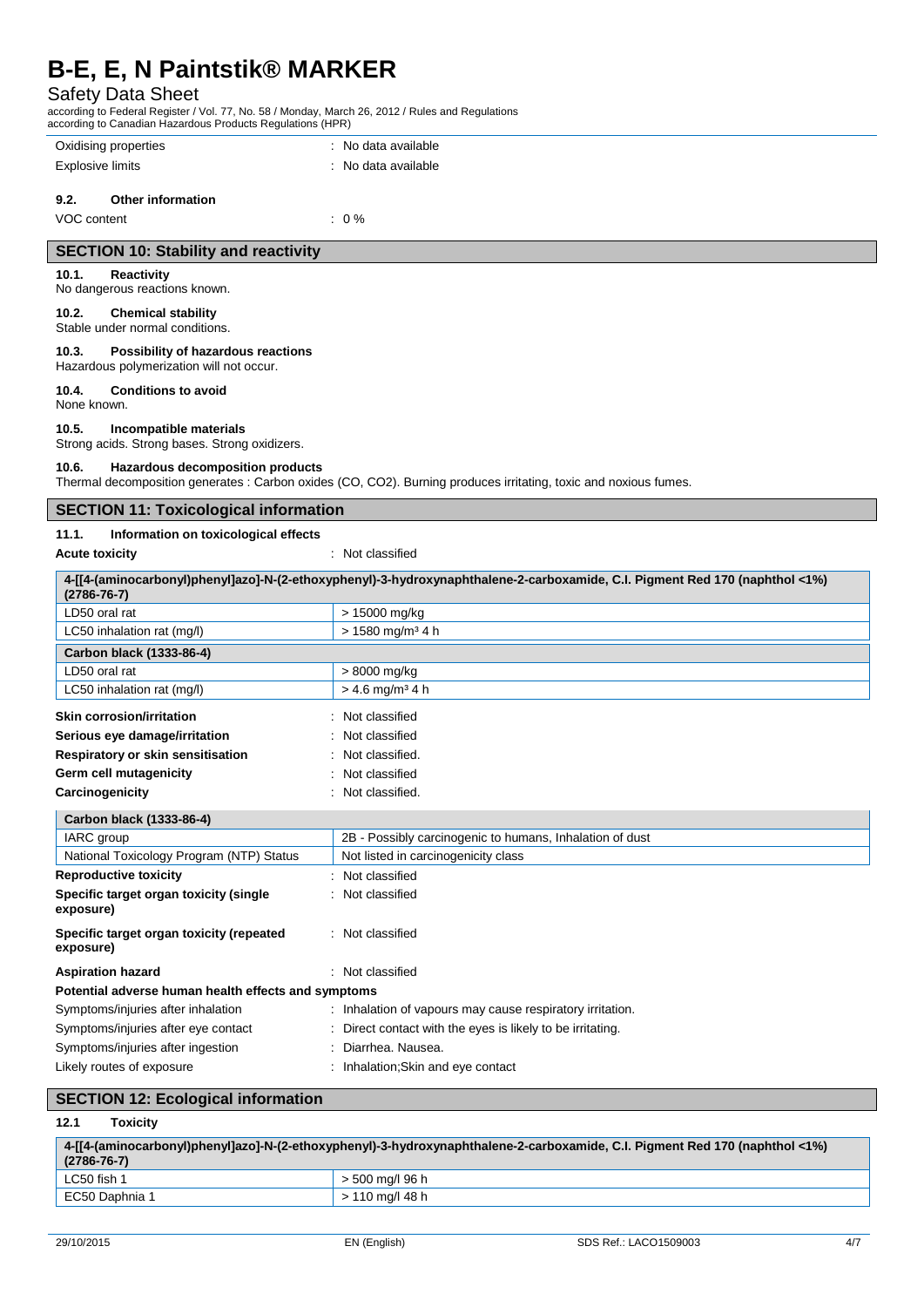# Safety Data Sheet

according to Federal Register / Vol. 77, No. 58 / Monday, March 26, 2012 / Rules and Regulations according to Canadian Hazardous Products Regulations (HPR)

### **12.2. Persistence and degradability**

| $(2786 - 76 - 7)$                                                                       | 4-[[4-(aminocarbonyl)phenyl]azo]-N-(2-ethoxyphenyl)-3-hydroxynaphthalene-2-carboxamide, C.I. Pigment Red 170 (naphthol <1%) |
|-----------------------------------------------------------------------------------------|-----------------------------------------------------------------------------------------------------------------------------|
| Persistence and degradability                                                           | Not readily biodegradable.                                                                                                  |
| Biodegradation                                                                          | 0 % 28 d                                                                                                                    |
| Carbon black (1333-86-4)                                                                |                                                                                                                             |
| Persistence and degradability                                                           | Not readily biodegradable.                                                                                                  |
| 12.3.<br><b>Bioaccumulative potential</b>                                               |                                                                                                                             |
| $(2786 - 76 - 7)$                                                                       | 4-[[4-(aminocarbonyl)phenyl]azo]-N-(2-ethoxyphenyl)-3-hydroxynaphthalene-2-carboxamide, C.I. Pigment Red 170 (naphthol <1%) |
| BCF fish 1                                                                              | 53 l/kg                                                                                                                     |
| Log Pow                                                                                 | 1.28                                                                                                                        |
| 12.4.<br><b>Mobility in soil</b>                                                        |                                                                                                                             |
| No additional information available                                                     |                                                                                                                             |
| 12.5.<br>Other adverse effects                                                          |                                                                                                                             |
|                                                                                         |                                                                                                                             |
| No additional information available                                                     |                                                                                                                             |
| <b>SECTION 13: Disposal considerations</b>                                              |                                                                                                                             |
| Waste treatment methods<br>13.1                                                         |                                                                                                                             |
| Waste disposal recommendations                                                          | : Dispose in a safe manner in accordance with local/national regulations.                                                   |
| <b>SECTION 14: Transport information</b>                                                |                                                                                                                             |
| In accordance with DOT and TDG                                                          |                                                                                                                             |
|                                                                                         |                                                                                                                             |
| Not considered a dangerous good for transport regulations<br>Proper Shipping Name (ADR) | : Not applicable                                                                                                            |
|                                                                                         |                                                                                                                             |
| Transport hazard class(es) (ADR)                                                        |                                                                                                                             |
| <b>Transport by sea</b>                                                                 |                                                                                                                             |
| Transport hazard class(es) (IMDG)                                                       |                                                                                                                             |
| Air transport                                                                           |                                                                                                                             |

Transport hazard class(es) (IATA) :

#### **SECTION 15: Regulatory information**

### **15.1. US Federal regulations**

| 4-[[4-(aminocarbonyl)phenyl]azo]-N-(2-ethoxyphenyl)-3-hydroxynaphthalene-2-carboxamide, C.I. Pigment Red 170 (naphthol <1%)<br>$(2786 - 76 - 7)$ |
|--------------------------------------------------------------------------------------------------------------------------------------------------|
| Listed on the United States TSCA (Toxic Substances Control Act) inventory                                                                        |
| Carbon black (1333-86-4)                                                                                                                         |
|                                                                                                                                                  |
| Listed on the United States TSCA (Toxic Substances Control Act) inventory                                                                        |

#### **CANADA**

**4-[[4-(aminocarbonyl)phenyl]azo]-N-(2-ethoxyphenyl)-3-hydroxynaphthalene-2-carboxamide,** C.I. Pigment Red 170 (naphthol <1%) **(2786-76-7)** Listed on the Canadian DSL (Domestic Substances List) inventory.

#### **Carbon black (1333-86-4)**

Listed on the Canadian DSL (Domestic Substances List) inventory.

#### **EU-Regulations**

**4-[[4-(aminocarbonyl)phenyl]azo]-N-(2-ethoxyphenyl)-3-hydroxynaphthalene-2-carboxamide,** C.I. Pigment Red 170 (naphthol <1%) **(2786-76-7)**

Listed on the EEC inventory EINECS (European Inventory of Existing Commercial Chemical Substances)

#### **Carbon black (1333-86-4)**

Listed on the EEC inventory EINECS (European Inventory of Existing Commercial Chemical Substances)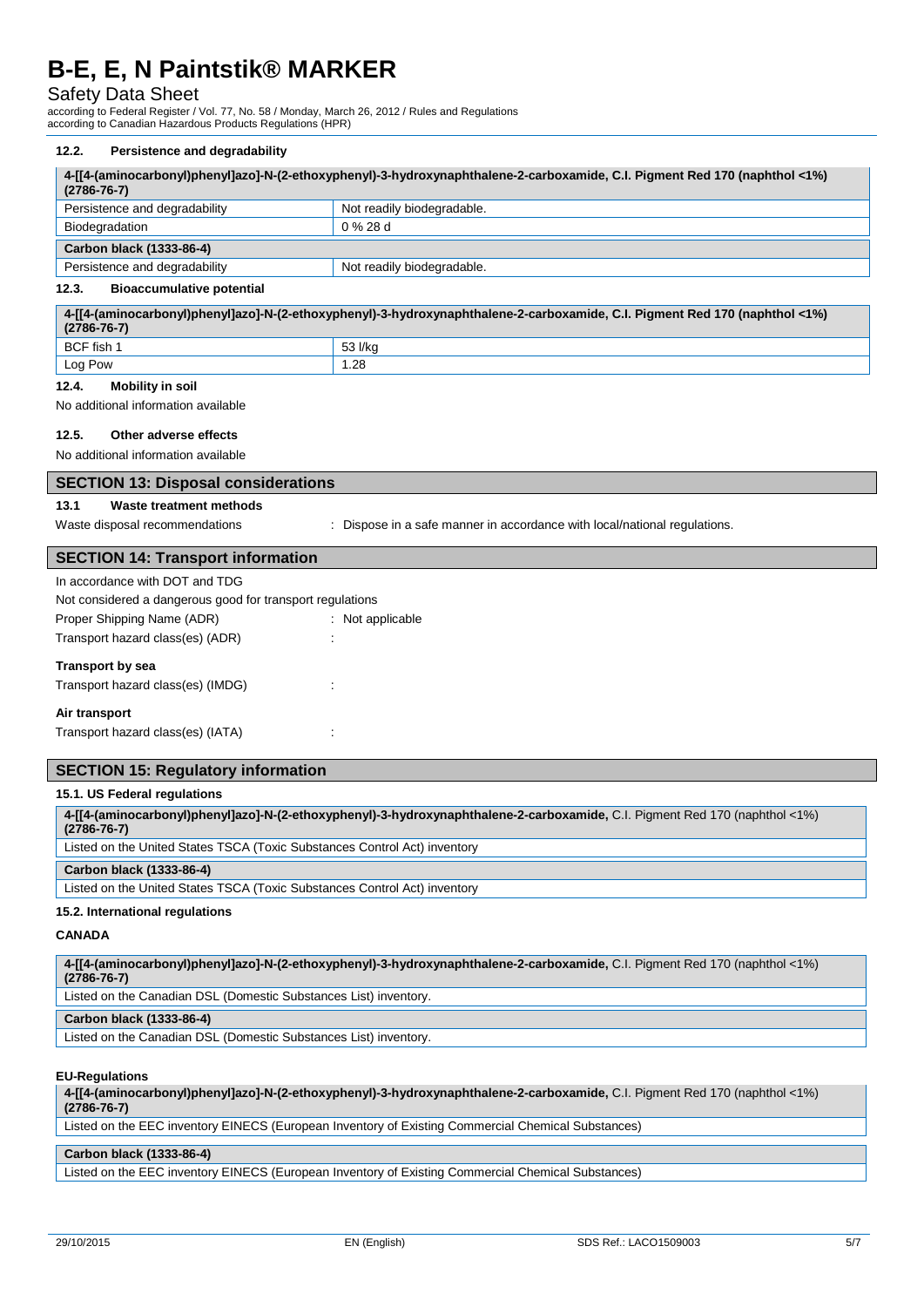## Safety Data Sheet

according to Federal Register / Vol. 77, No. 58 / Monday, March 26, 2012 / Rules and Regulations according to Canadian Hazardous Products Regulations (HPR)

#### **National regulations**

#### **B-E, E, N Paintstik® MARKER**

All components are listed on the EEC inventory European Inventory of Existing Commercial Chemical Substances (EINECS). All ingredients are listed in the Toxic Substances Control Act (TSCA).

All ingredients are listed on the Canadian Domestic Substances List (DSL) or Non-Domestic Substances List (NDSL).

#### **15.3. US State regulations**

| <b>B-E. E. N Paintstik® MARKER</b> |                                                                                                                    |
|------------------------------------|--------------------------------------------------------------------------------------------------------------------|
| State or local regulations         | The carbon black in this product is bound and is not respirable. California Prop. 65<br>warnings are not required. |
|                                    |                                                                                                                    |

| Carbon black (1333-86-4)                                    |                                                                   |                                                                              |                                                                            |                                      |
|-------------------------------------------------------------|-------------------------------------------------------------------|------------------------------------------------------------------------------|----------------------------------------------------------------------------|--------------------------------------|
| U.S. - California -<br>Proposition 65 -<br>Carcinogens List | U.S. - California -<br>Proposition 65 -<br>Developmental Toxicity | U.S. - California -<br>Proposition 65 -<br>Reproductive Toxicity -<br>Female | U.S. - California -<br>Proposition 65 -<br>Reproductive Toxicity -<br>Male | Non-significant<br>risk level (NSRL) |
| Yes                                                         | No                                                                | No                                                                           | <b>No</b>                                                                  |                                      |
|                                                             |                                                                   |                                                                              |                                                                            |                                      |

#### **Carbon black (1333-86-4)**

U.S. - New Jersey - Right to Know Hazardous Substance List

## **SECTION 16: Other information** Indication of changes : SECTION 15. Data sources **in the source of Conference of Governement Industrial Hygienists**). European Chemicals Agency (ECHA) C&L Inventory database. Accessed at [http://echa.europa.eu/web/guest/information-on-chemicals/cl-inventory-database.](http://echa.europa.eu/web/guest/information-on-chemicals/cl-inventory-database) Krister Forsberg and S.Z. Mansdorf, "Quick Selection Guide to Chemical Protective Clothing", Fifth Edition. National Fire Protection Association. Fire Protection Guide to Hazardous Materials; 10th edition. OSHA 29CFR 1910.1200 Hazard Communication Standard. TSCA Chemical Substance Inventory. Accessed at http://www.epa.gov/oppt/existingchemicals/pubs/tscainventory/howto.html. Abbreviations and acronyms : ATE: Acute Toxicity Estimate. CAS (Chemical Abstracts Service) number. CLP: Classification, Labelling, Packaging. EC50: Environmental Concentration associated with a response by 50% of the test population. GHS: Globally Harmonized System (of Classification and Labeling of Chemicals). LD50: Lethal Dose for 50% of the test population. OSHA: Occupational Safety & Health Administration. PBT: Persistent, Bioaccumulative, Toxic. TWA: Time Weight Average. TSCA: Toxic Substances Control Act. Other information : None. NFPA health hazard : 1 - Exposure could cause irritation but only minor residual injury even if no treatment is given. NFPA fire hazard **in the state of the state of the state of the state of the state of the state of the SNFPA** fire beginning the NFPA fire and occur. NFPA reactivity in the state of the stable of the exposure conditions,  $0 -$  Normally stable, even under fire exposure conditions,  $\overline{0}$ and not reactive with water.

#### Full text of H-statements:

| Carc. 2      | Carcinogenicity, Category 2          |
|--------------|--------------------------------------|
| Skin Sens, 1 | Sensitisation - Skin, Category 1     |
| H317         | 'May cause an allergic skin reaction |
| H351         | Suspected of causing cancer          |

#### **SDS Prepared by:** The Redstone Group, LLC 6077 Frantz Rd.